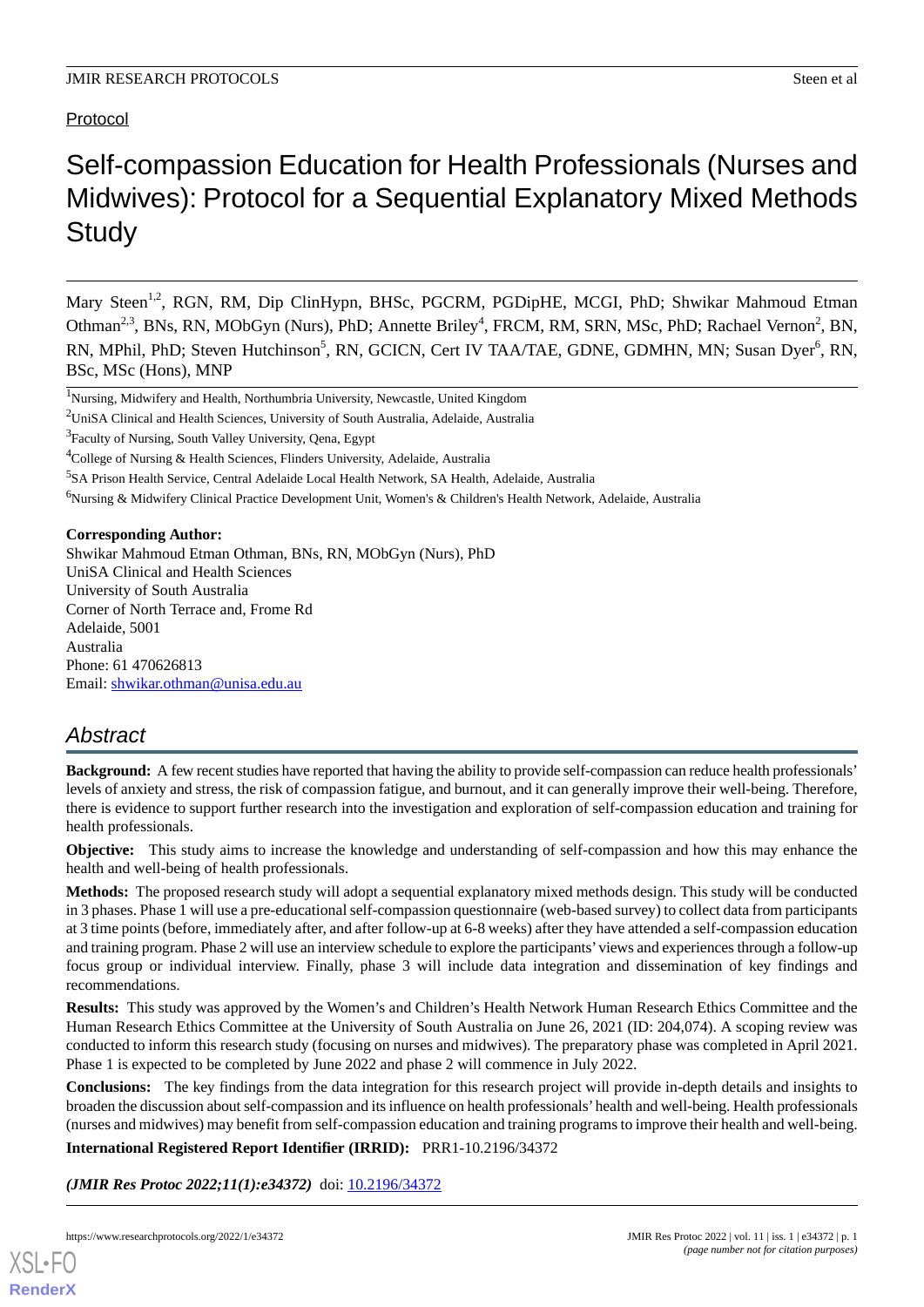#### **KEYWORDS**

self-compassion; mixed methods research; study protocol; health professionals; nurses; midwives

## *Introduction*

#### **Background**

Self-care relates to any activity undertaken to take care of oneself and encompasses physical, spiritual, emotional, and mental health. Self-care is well recognized to reduce levels of anxiety and stress and thus improve mood. Unfortunately, self-care is often neglected, and being kind and compassionate to oneself is overlooked. However, self-compassion has been embedded in Buddhist philosophy and meditation and has been practiced for over 2500 years. Self-compassion was defined as "being caring and compassionate towards oneself in the face of hardship or perceived inadequacy," [[1\]](#page-7-0). Neff describes three interrelated elements of self-compassion: self-kindness, common humanity, and mindfulness [[2\]](#page-7-1). Self-kindness involves warmth and an understanding for oneself when faced with difficulties in life and painful experiences and not being overly critical and judgmental of oneself. Common humanity involves recognizing that difficulties in life and painful experiences do not just happen to you but are a shared human experience. Mindfulness involves taking a balanced approach for negative emotions and neither suppressing or exaggerating these and a willingness to acknowledge these negative emotions with openness and clarity (mindfulness-awareness). Self-compassion is related to overall psychological well-being [\[3](#page-8-0),[4\]](#page-8-1).

There is some evidence that when a person has high levels of anxiety and stress and history of depression, this is associated with low levels of self-compassion  $[2,5]$  $[2,5]$  $[2,5]$ . However, much of the research that has been undertaken has involved students as the population of interest and, more recently, military veterans [[6\]](#page-8-3). It has been discussed that when a person has the ability to have self-compassion, they are more inclined to have good interpersonal relationships and experience a greater sense of self-worth and happiness compared with a person who has an impairment in self-compassion [\[7](#page-8-4)]. However, there appears to be limited research examining and exploring what self-compassion as a component of self-care is and its relationship with health and well-being for health professionals. Therefore, there is justification to undertake research to investigate and explore what self-compassion as a component of self-care means and the impact of education and training on health professionals. In this study (*You Matter: Finding Your Self-Compassion for health professionals' education*), the first group of participating health professionals will be midwives and nurses.

## **Significance of Self-compassion for Health Professionals**

A few recent studies have reported that self-compassion can reduce the levels of anxiety and stress, risk of compassion fatigue, and burnout and can generally improve well-being [[8](#page-8-5)[-11](#page-8-6)]. For example, a cross-sectional study involving primary health care professionals was undertaken to assess the impact of self-compassion as a protective factor against burnout [[10\]](#page-8-7). This study reported that low levels of self-compassion increase

the susceptibility to burnout among primary health care professionals. In addition, self-compassion has been shown to increase health professionals' ability to manage their negative emotions and prevent negative consequences, such as burnout, compassion fatigue, and depression, when undertaking their roles and responsibilities [[12\]](#page-8-8).

Self-compassion has also been reported to be associated with sleep patterns and resilience; a study that included dieticians, nurses, physicians, social workers, and others showed that the quality of sleep and resilience were strongly correlated with both self-compassion and mindfulness [\[13](#page-8-9)]. This study reported that sleep disturbances were strongly correlated with perceived stress and poorer health, but this was reduced when mindfulness and self-compassion were practiced. Similar findings were reported for resilience and less stress, and improved mental health was associated with practicing mindfulness and self-compassion.

A study conducted in the United States recruited a diverse range of health professionals, that is, nurses, physicians, and social workers, who were asked to participate in three web-based modules of education and training that included: (1) gratitude, (2) positive words, and (3) loving-kindness and compassion meditation [[14\]](#page-8-10). The findings showed that this education or training was associated with statistically significant improvements in gratitude, well-being, self-compassion, and confidence in providing compassionate care. Therefore, web-based education and training appear beneficial to a diverse range of health professionals but further research is required to confirm or refute these findings. Health professionals often work in highly demanding environments and situations and are also part of the community at large; therefore, they are exposed to both professional and personal stressors. Self-compassion education and training may improve awareness and increase the health professionals' ability to have self-compassion, which may act as a buffer against poor mental health and maintain their well-being and the ability to be compassionate with others.

#### **Findings and Conclusions From a Scoping Review**

A scoping review was conducted to assess the influence of self-compassion on midwives and nurses, and it reported that self-compassion appears to help reduce work-based stressors such as anxiety, compassion fatigue, and burnout in nurses and midwives [\[15](#page-8-11)]. This review highlighted that there is some evidence suggesting that self-compassion can improve caring efficacy [[16\]](#page-8-12), empathy [\[17\]](#page-8-13), and emotional intelligence in nurses [[18\]](#page-8-14). In addition, self-compassion can provide overall improvement in the midwives' and nurses' well-being and ability to provide compassionate care [\[19\]](#page-8-15). Positive components of self-compassion (ie, self-kindness, common humanity, and mindfulness) are generally associated with compassion satisfaction, job satisfaction, and better sleep quality in nurses [[20\]](#page-8-16). Therefore, the influence of self-compassion on midwives' and nurses' health and well-being may be an important factor that has implications for future self-care strategies.

```
XSL•FO
RenderX
```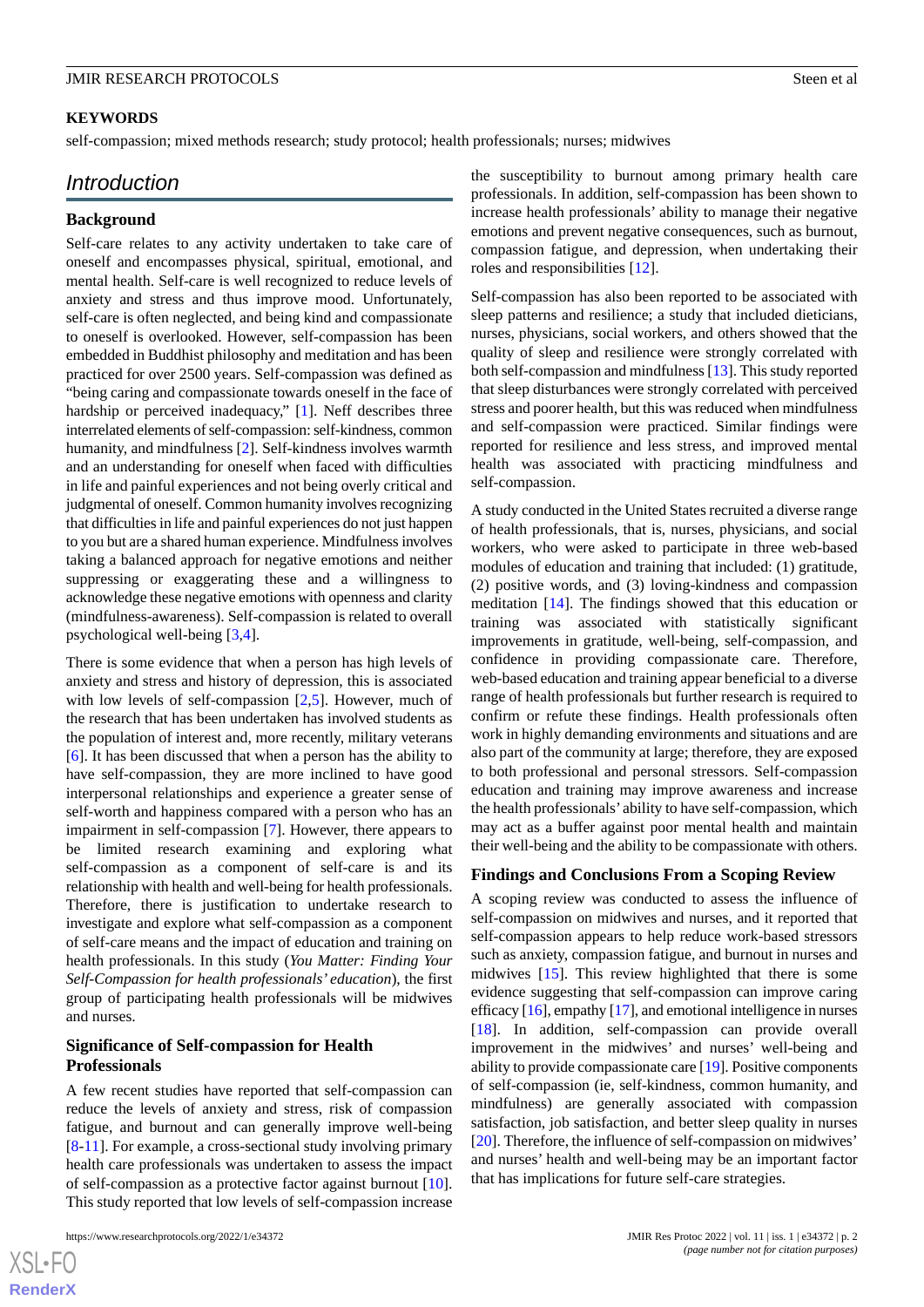This scoping review concluded that self-compassion education and training may improve awareness and increase midwives' and nurses' ability to have self-compassion. Therefore, there is an urgent need to explore and investigate the influence of self-compassion on these health professionals, particularly midwives, as this review highlighted a lack of studies and that most studies were related to nursing.

### **Preparatory Phase**

An educational workshop was developed from a literature search relating to self-compassion and health professionals, specifically focusing on midwives and nurses [[15,](#page-8-11)[21\]](#page-8-17) and the primary researcher (MS) attending self-compassion education classes.

#### *You Matter: Finding Your Self-compassion Workshop*

The *You Matter: Finding Your Self-Compassion education workshop* has been piloted with clinical educators. Two workshops were held at the chief nurse's education rooms in Adelaide on November 3, 2020. Overall, 21 clinical educators who were members of the South Australia Practice Development Network and employed by South Australia Health attended the workshops.

The workshop aimed to increase awareness and ability for self-compassion.

The workshop objectives were as follows: to explore the benefits of self-care, to introduce the five ways to well-being, to demonstrate the links between compassion and self-compassion, to explore the three elements of self-compassion, to discuss the evidence relating to self-compassion, to dispel the myths surrounding self-compassion, and to develop some self-compassion strategies.

#### *Workshop Evaluation*

#### **Before the Workshop**

A total of 21 participants completed an assessment form to assess the baseline information. The assessment form included questions about what self-compassion was, what it meant to the participants personally and whether they had received any previous education for self-compassion. The participants were asked to complete the Self-Compassion Scale short version [\[22\]](#page-8-18). This scale consists of 12 statements to assess self-compassion. Data analysis of the responses to the 12 statements demonstrated a self-compassion mean score of 38.38 (SD 3.43), which indicates that the clinical educators had a moderate to low level of self-compassion. Therefore, this finding further supports the justification for providing self-compassion education to health professionals and teaching clinical educators to become trainers.

#### **After the Workshop**

Clinical educators who attended the workshop were invited to complete a workshop evaluation form. This evaluation confirmed that all clinical educators acknowledged the importance and value of compassion for self and others. Almost all the educators strongly agreed that the workshop provided them with a clear understanding of what self-compassion was and the strategies that could be used. The interactive workshop content helped them understand the underpinning philosophy and increased their awareness of the health and well-being

[XSL](http://www.w3.org/Style/XSL)•FO **[RenderX](http://www.renderx.com/)**

benefits of self-compassion. All educators reported that they would practice self-compassion in the future. A total of 10 participants confirmed that they would like to attend a *Train the Trainer* session to teach self-compassion care and strategies to other health professionals. Overall, this workshop met the educators' expectations at both personal and professional levels. The evaluation following the workshop provided evidence that the aims and objectives of the self-compassion workshop were achieved.

#### **Clinical Educators to Become Trainers**

The clinical educators who attended the *You Matter: Finding Your Self-Compassion* workshops and expressed an interest in becoming a trainer were given an opportunity to attend a *Train the Trainer* session. As a result, a *Train the Trainer* session was facilitated in July 2021. Two further training session were undertaken in October and November 2021. Approximately 8-10 clinical educators have been trained to facilitate the workshops.

### **Research Aim**

The overall aim of the study is to increase the knowledge and understanding of self-compassion and how this may enhance health and well-being of health professionals. However, for this first study, we are focusing on health professionals who are nurses and midwives.

### **Specific Objectives**

The specific objectives of this study are as follows: to find out and explore what self-compassion means to nurses and midwives; to find out what being compassionate to others means to nurses and midwives; to determine if there is an association between self-compassion and the levels of anxiety and stress, mood, and well-being; to provide education to develop self-compassion strategies; and to enhance nurses and midwives' skills for self-compassion

### **Research Questions**

This study aims to answer the following research questions: (1) What does self-compassion mean for health professionals (nurses and midwives)? (2) What does compassion for others mean to health professionals (nurses and midwives)? (3) What influence will self-compassion education and training have on health professionals' (nurses and midwives) health and well-being? (4) Are high levels of anxiety and stress associated with low levels of self-compassion, mood, and well-being among health professionals (nurses and midwives)?

## *Methods*

## **Study Design**

This proposed research will use a mixed methods approach and undertaken in two stages: quantitative phase and qualitative phase.

A sequential explanatory mixed methods study will be conducted to investigate and explore the influence of self-compassion on health professionals'health and well-being. The sequential explanatory mixed methods study design was chosen to combine the strengths of both quantitative and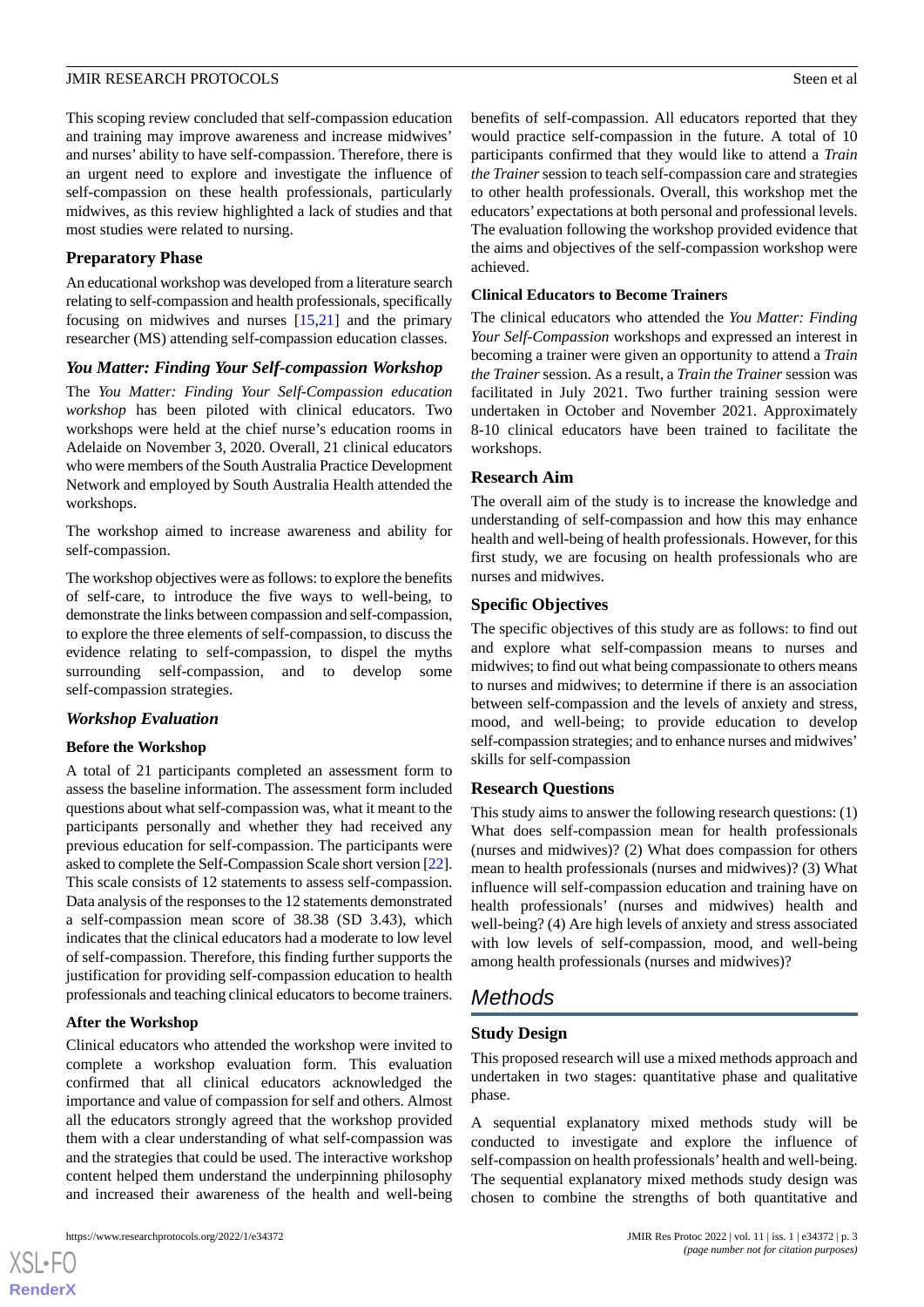qualitative research methods to answer the research questions and meet this study's aims and objectives. This mixed methods approach will be guided and underpinned by a pragmatist worldview that focuses on a research problem and on how to answer a research question and address the aims and objectives of a research study [\[23](#page-8-19)]. Pragmatism uses an integrative philosophy that combines quantitative and qualitative research without restrictive methodological directions. This mixed

methods study provides a flexible and transparent approach to unexpected data findings [\[24](#page-8-20)]. In addition, the mixed methods approach will provide in-depth details and insights to broaden the discussion and strengthen the study's findings to answer the research questions, draw key conclusions, and identify further research areas [\[25](#page-8-21)]. The planned time to undertake this mixed methods study involving midwives and nurses will be 12 months. Further research is planned to involve other disciplines of health professionals on the completion of this initial study.

#### **Conceptual Framework**

A conceptual framework for this mixed methods study will include a philosophical stance and strategies that will underpin and guide the specific direction through which the research will be undertaken.

### **Philosophical Assumptions and Pragmatism**

It is important to determine the most suitable philosophical assumptions for the mixed methods study, as it is considered the main foundation for research [[26\]](#page-8-22). Pragmatism was chosen because this stance supports the use of both qualitative and quantitative research methods [\[27](#page-9-0)], and it appears to be the most appropriate philosophy for a mixed methods approach [[26](#page-8-22)[,28](#page-9-1),[29\]](#page-9-2).

Pragmatism accepts the views of both postpositivists and interpretivists by using an integrative logic, linking and combining quantitative and qualitative approaches [[23\]](#page-8-19). It uses an integrative philosophy that combines both quantitative and qualitative research without restrictive methodological directions. Therefore, these combinations of methods and ideas provide the best conceptual framework to address and provide reasonable answers to research questions through a mixed methods approach [\[26](#page-8-22)].

## **Strategies for a Sequential Explanatory Mixed Methods Design**

This research study will adopt a sequential explanatory mixed method design, which consists of gathering data separately and sequentially into 2 phases [\[23](#page-8-19)]. Phase 1 involves quantitative data collection and analysis. Phase 2 involves qualitative data collection and analysis. The findings from these 2 phases will be combined and mixed for integration and final analysis. The adopted sequential explanatory design will be the best to answer the proposed research questions and draw broader conclusions. Phase 3 will be undertaken on completion of the data collection and analysis and will involve data integration, dissemination, and translation of findings and recommendations.

## **Methods to Describe Data Collection**

Phase 1 will use a pre-educational self-compassion questionnaire (web-based survey), which includes 4 measurement scales. This questionnaire will be used to collect data from participants at 3 time points (before, immediately after, and after follow-up at 6-8 weeks) after attending the self-compassion education and training program. After collecting the baseline data from participants regarding their compassion, well-being, anxiety and stress, and mood, they will be invited to attend a self-compassion workshop. Participants will then be reminded to submit an immediate questionnaire and a follow-up questionnaire 6 to 8 weeks after attending the self-compassion workshop. Phase 2 will use an interview schedule to explore the participants' views and experiences. Participants will be invited to participate in either a follow-up focus group or individual interview (depending on COVID-19 restrictions) via the study website.

## **Phase 1: Quantitative Phase (Workshop Education and Evaluation)**

This phase will include a web-based survey, a self-compassion workshop, an immediate evaluation, and a follow-up evaluation of the participants after 6 to 8 weeks of attending the self-compassion education and training program.

### *Aims and Objectives of the Web-Based Survey*

The aim of the You Matter: Finding Your Self-compassion for Health Professionals (Nurses and Midwives) web-based survey (3 time point questionnaires) is to find out what being compassionate to oneself means to health professionals (nurses and midwives) and its influence on their health and well-being.

The primary objectives are to investigate and explore what self-compassion means and measure levels of self-compassion and well-being for registered health professionals with the Australian Health Practitioner Regulation Agency in South Australia (nurses, midwives) and to assess whether there is an association between self-compassion and levels of anxiety and stress, mood, and well-being among the health professionals (nurses and midwives).

## *Recruitment and Sample Size*

Health professionals (nurses and midwives) residing and employed in South Australia will be invited to participate in the study (see [Textbox 1](#page-4-0) for the inclusion and exclusion criteria). An invitation will be sent via South Australia Practice Development Network, professional bodies, and social media outlets such as Facebook (Meta Platforms, Inc) and Twitter (Twitter, Inc). A dedicated study website with the domain name "https://compassionselfcare.org/" is being designed and will be used for all nurses and midwives to access and participate in the study [\[30](#page-9-3)]. In addition, advertisements will be distributed through local health networks in South Australia, including the following: Central Adelaide Local Health Network; Northern Adelaide Local Health Network (Lyell McEwin Hospital); Southern Adelaide Local Health Network (Flinders Medical Centre); Women's and Children's Health Networks (Women's and Children's Hospital); and Riverland Mallee Coorong Local Health Network.

 $XS$  $\cdot$ FC **[RenderX](http://www.renderx.com/)**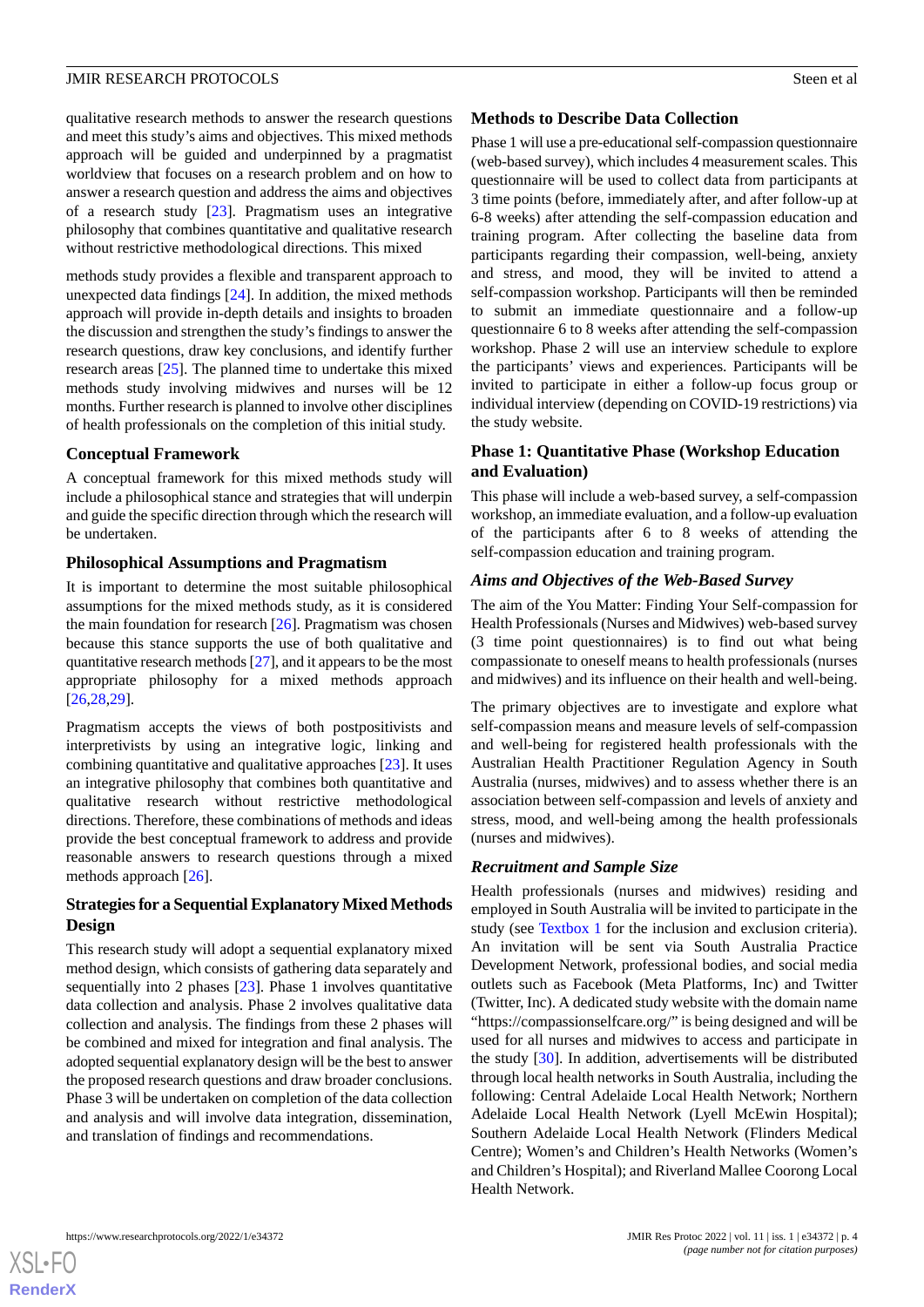<span id="page-4-0"></span>**Textbox 1.** Inclusion and exclusion criteria for the study.

#### **Inclusion criteria**

- Qualified and registered health professionals with Australian Health Practitioner Regulation Agency working in the following roles:
	- Registered midwives
	- Registered nurses
- Residing and working in South Australia

#### **Exclusion criteria**

- Not qualified and currently not registered health professionals
- Working outside South Australia

#### *Participants*

A nonprobability convenience sample will be used in this study. Recruitment will commence with nurses and midwives as the first cohort of participants. Other health professionals registered with the Australian Health Practitioner Regulation Agency will be recruited later as the research project progresses, for which further ethics approval will be sought.

In South Australia, there are approximately 57,784 registered health practitioners as per the 2018-2019 registration statistics; of these, 678 (1.17%) are midwives, 32,361 (56%) are nurses, and 1854 (3.21%) have dual registration. A power calculation using a single-factor, repeated measures design estimated that a sample of 380 participants, measured at 3 time points, will achieve 95% power to detect differences before and after education using a Geisser-Greenhouse corrected *F* test at a .05 significance level  $(P=0.05)$ . Therefore, the study aims to recruit 400 health care professionals (nurses and midwives) to account for the potential loss to follow-up, with the intervention requiring completion of pre-, immediate, and posttest educational questionnaires.

#### *Study Website*

A specific study website is currently being designed to include detailed information about the study for nurses and midwives. A home page will introduce the research project and state its aims and objectives. Other pages will provide information related to participation in the study, ethical considerations, the research team, and the web-based questionnaires to complete. In addition, it will include an invitation for nurses and midwives to attend an educational workshop, a follow-up focus group or an individual interview (face-to-face, zoom, or telephone), and the instructions to contact the primary researcher (MS). Additional information will be provided at a later stage for future research involving other health professional disciplines and further workshops as the project progresses (the future studies will be part 2: managing emotions and conflict and part 3: ways to well-being).

#### *Web-Based Survey (Questionnaires)*

The website will provide a link to a web-based survey for participants to complete once they have clicked on the button expressing their consent to participate in the study. The web-based survey (questionnaires) will be hosted using the

[XSL](http://www.w3.org/Style/XSL)•FO **[RenderX](http://www.renderx.com/)**

REDCap (Research Electronic Data Capture; University of South Australia) software from University of South Australia.

The following measurement scales will be included in the web-based survey:

- The Self-Compassion Scale short version (12-items) scale consists of 12 items related to self-kindness (2, 6 items), self-judgment (11, 12 items), common humanity (5, 10 items), isolation (4, 8 items), mindfulness (3, 7 items), and overidentification (1, 9 items) [\[22](#page-8-18)].
- The Warwick and Edinburgh Mental Well-Being Scale short version (7 statements) scale assesses the study population's mental and emotional well-being and psychological functioning, which describes feelings and thoughts (functions) [\[31](#page-9-4)].
- The Capture My Mood Scale—adapted version (5 items scale), with scores ranging from 1 to 5, is used to assess the mental health status [[32\]](#page-9-5).
- The State-Trait Anxiety Scale short version (6-items) [[33\]](#page-9-6).

The validity and reliability of these 4 scales have been previously assessed.

To determine the association between a health professional's prior anxiety and stress levels with their levels of self-compassion, a history of anxiety and stress will be assessed by including a specific and open-ended question asking the participating health professionals to provide further details. These questions will include the following: *Have you experienced high levels of anxiety in your life?Have you experienced high levels of anxiety when providing health care?Have you experienced stress at any time in your life?Have you experienced stress while providing health care?*

### *Compassion and Self-care Education and Training Workshop*

This workshop will focus on facilitating and evaluating *You Matter: Finding Your Self-Compassion for health professionals*. Furthermore, 2 trained facilitators will run the workshops.

#### *Recruitment of Participants*

Approximately 400 health professionals (nurses and midwives) who have submitted the web-based survey (prequestionnaire) will be invited to attend workshops at the study sites (University of South Australia and South Australia Health). The workshops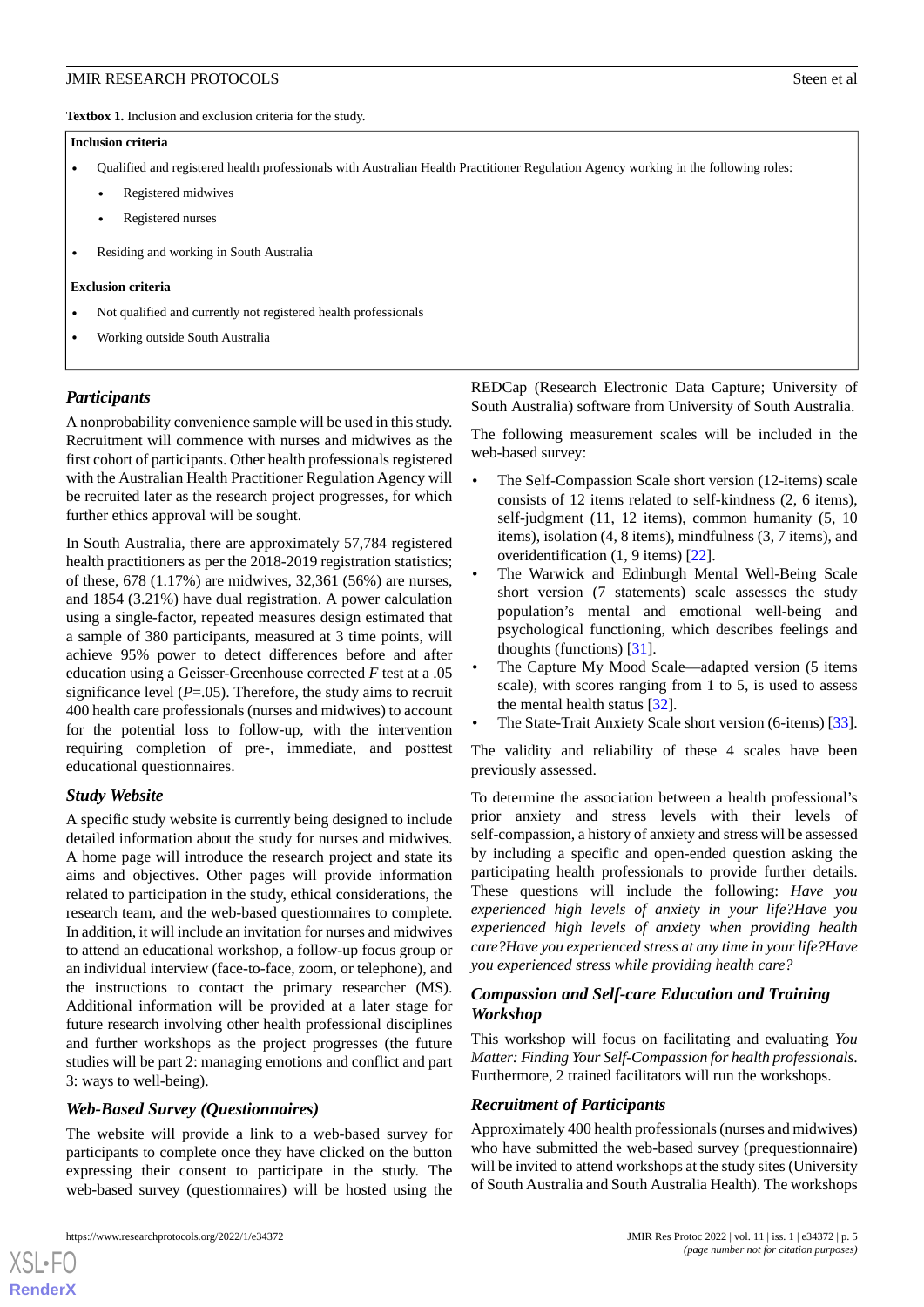will be undertaken for 6 months, and the number of participants will be between 10 and 12 per workshop.

#### *Workshop Content and Components*

A 3-hour workshop will be conducted and facilitated by 2 facilitators (1 clinical and 1 educator or trainer from University of South Australia). The workshop will cover self-compassion, research and evidence, dispelling myths, communication, self-care, befriending oneself, acknowledging and accepting negative emotions, and being compassionate to oneself. The workshop will also include time for refreshment and for completing an evaluation of the workshop.

The teaching materials will include a workbook, PowerPoint (Microsoft, Inc) slides, brochures, memo cards, and recommended reading materials. Several activities will include interactive group work, personal reflections, self-compassion exercises, and deep relaxation. Health professionals (nurses and midwives) who participate in the workshop will be given a certificate and awarded 3 points toward continuing professional development.

#### *Posteducational Workshop Evaluation Questionnaire*

The pre-educational workshop questionnaire (web-based measurement scales) will be completed again at the end of the workshop to evaluate the health professionals' responses after attending the educational workshop. This questionnaire will be provided as a hard copy or a web-based link at the study website. It will include measurement scales for self-compassion, well-being, mood, anxiety, and stress.

## *Follow-up Educational Workshop Evaluation Questionnaire*

A member of the research team will contact the participants who attend the self-compassion workshop via telephone or email approximately 6 to 8 weeks after the workshop. The researcher will remind the participants to complete the final posteducational questionnaire (follow-up after test) through the study website to reassess their knowledge and ability for self-compassion. Completing the questionnaires for phase 1 will not take longer than 10 to 15 minutes.

#### *Quantitative Data Analysis*

Data from the questionnaires (3 time points) will be entered into SPSS version 26 (IBM Corp). Descriptive analysis will examine the participants' sociodemographic characteristics, such as age, level of education, years of experience, type of occupation and employment, and previous education related to compassion. Inferential data will measure correlations and statistical significance, and the chi-square test will be used to assess categorical data. Cronbach  $\alpha$  and Pearson correlation statistical tests will be used to assess high and low levels, respectively, recorded by the measurement scales included in the web-based survey. Repeated measures analysis of variance will be used to examine and compare the differences in the variables before, immediately after, and after follow-up of the workshop (over 3 time points) and to see if self-compassion, well-being, and mood have increased and being maintained. Spearman correlation coefficient tests will be used to evaluate the strength and relationship between 2 or more variables

 $XS$  $\cdot$ FC **[RenderX](http://www.renderx.com/)** (anxiety, mood, self-compassion, and well-being). A biostatistician will be available to assist with the analysis.

#### **Phase 2: Qualitative Phase**

#### *Focus Group and Interview*

A subgroup of participants will be invited to either a follow-up focus group or an individual interview at 3 months (in person or web-based, depending on COVID-19 restrictions) after completing the post follow-up questionnaire. Upon completion of the questionnaire, a popup link on the study website will allow the participants to consent to be contacted by a researcher for an interview. Interviews will be conducted in a private room at the University of South Australia, Flinders University, or at one of the study sites.

An interview schedule, including prompts, will be used to guide the undertaking of interviews [[34\]](#page-9-7). The interview guide will be developed from the literature evidence and the findings of phase 1. A purposive sampling technique will be used to recruit and represent health professionals (nurses and midwives) working in South Australia's metropolitan and rural regions. In addition, a selection criterion will be used to recruit the participants. A minimum of 2 participants will be recruited from different clinical practice areas. The opportunity to attend a focus group or an individual interview will be offered to the nurses and midwives or until data saturation is reached. Data from the participants' interviews will be recorded and transcribed verbatim. The participants who agree and consent to participate in a follow-up interview will be given an opportunity to cross-check their responses to the questions answered (guided by the interview schedule) at the end of the interview to confirm or refute that the researcher has recorded and interpreted their answers correctly. A summary of the verbatim data will be uploaded to the study website for all participants to access and read.

The transcripts will be analyzed until data saturation is reached and follow-up of participants will then cease. Data saturation is achieved when no new information emerges from the interview data [\[34](#page-9-7)-[36\]](#page-9-8). Data saturation can be reached with a few participants  $(6-12)$  as well  $[35,37]$  $[35,37]$  $[35,37]$  $[35,37]$ . Finally, a thematic analysis will be undertaken and guided by the 6 stages of the thematic framework [[38](#page-9-11)[,39](#page-9-12)].

#### *Qualitative Data Analysis*

#### **Approach Used**

The thematic analysis will be used to evaluate the interview data using a reflexive approach. This method is used to identify, analyze, and report patterns or themes within the data. It organizes and describes data sets in detail and can be used to interpret various aspects of the research topic. The six-phase framework for conducting thematic analysis [[38,](#page-9-11)[39](#page-9-12)] will be used as described in the following subsections.

#### **Familiarization With Data**

The researcher will start listening and relistening to the audio and readings several times to gain depth and breadth of the data related to the topic studied and become immersed and engaged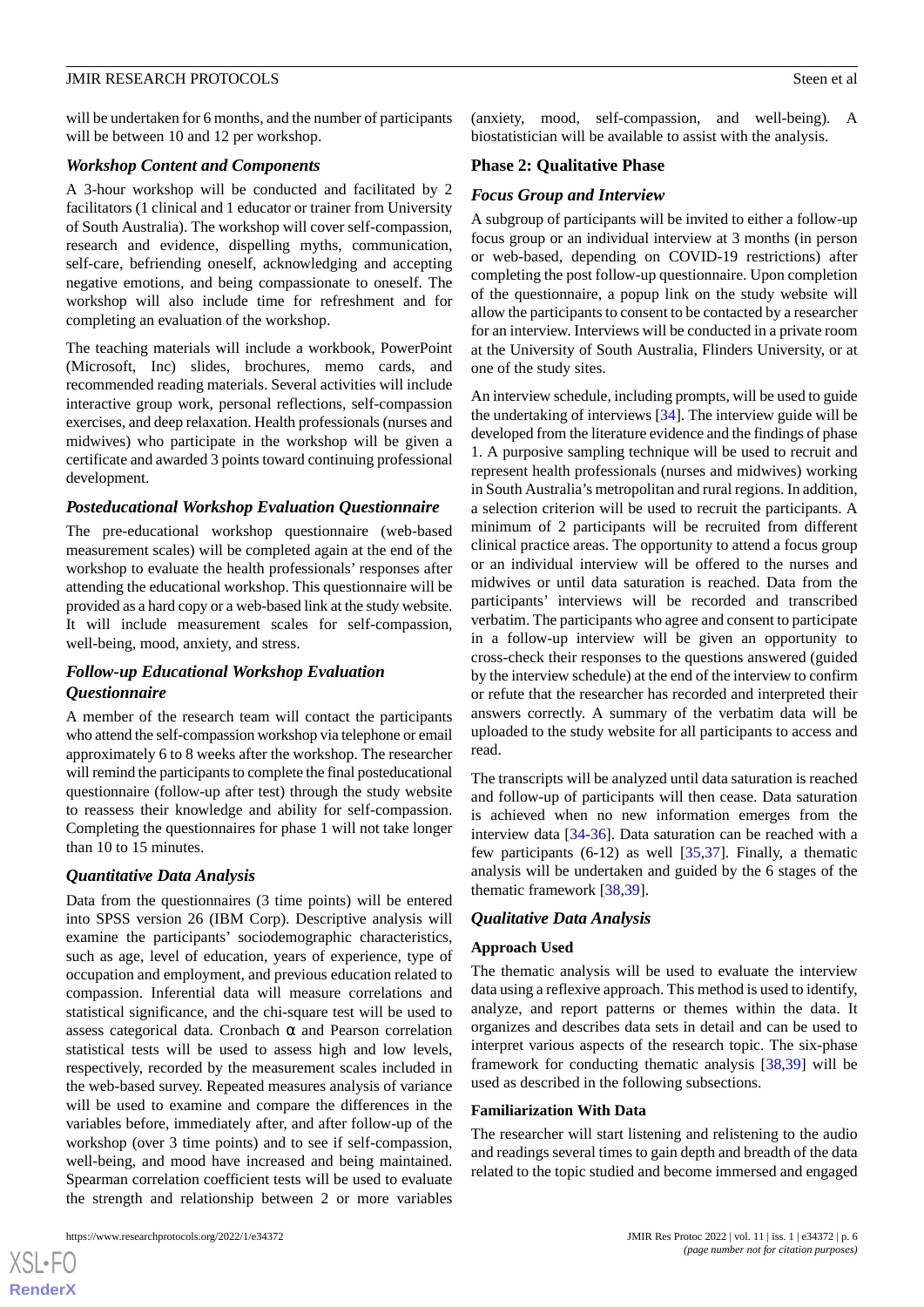with the data. During this phase, the researcher will start taking notes, marking ideas, and feeling curious.

#### **Generating Codes**

After becoming familiar with the data, the researcher will take notes and mark ideas, which would mean more details and engagement with the data. It will include focusing on, and making sense of, the data rigorously and systematically. The data will be organized under similar meanings and patterns to develop diverse codes to build themes.

#### **Constructing Themes**

After the data were coded and collated, the researchers will sort different codes into potential themes and collate all relevant coded data extracts within identified themes using codes. This will be achieved through building blocks or substantial patterns of meaning throughout the data and thematic mapping to visually explore the potential themes and subthemes. Themes should provide a coherent meaning and thread to answer the research question.

#### **Revising Themes**

The researcher will compile all coded data for each of the main themes and review them to ensure that the data are all connected and related to the main concept, as well as check the theme against the whole data set. This step will focus on an in-depth understanding of each theme's central concept and boundaries, including subthemes, overarching themes, and the overall theme story.

#### **Defining and Naming Themes**

In this phase, the researcher will ensure that all themes and themes' names were clear, concise, and comprehensive to represent the meaning of the whole data and were related to the research question.

## **Producing Reports**

A final report will be written and will test how the themes work individually and in relation to the data set and the overarching concept. It will also involve revising the research questions, objectives, and the previous steps of coding and themes to ensure that these themes answer the research question.

## **Ethical Considerations**

Ethical approval has been granted by the South Australian Health via the web-based research Governance and Ethics Management System and through site-specific applications for Women's and Children's Health Network Human Research Ethics Committee on May 26, 2021, as 1 of 5 designated study sites to facilitate workshops in metropolitan and rural hospitals and health service settings in South Australia. In addition, ethical approval has been granted by the Human Research Ethics Committee at the University of South Australia on June 26, 2021 (ID: 204,074).

The participants'identities and confidentiality were maintained throughout the research study. The participants will be informed about completing the questionnaires, attending a workshop, and conducting follow-up interviews.

In phase 1, the questionnaires will be coded to deidentify participants and linked to a participant's identity for reidentifying purposes to allow follow-up data to be monitored and analyzed.

In phase 2, if the participants wish to participate in an interview, this will be audiotaped for further analysis. Participants who attend an interview will be deidentified, and data findings will be nonidentifiable. Nonidentifiable findings will be published in peer-reviewed journals and presented at conferences.

There is no known risk or harm, that is, physical, psychological, spiritual, emotional, social or financial well-being, or employment, from participating in this study or publicizing its results or findings. A support protocol flowchart will guide the researchers to support any participant who is identified or who shows signs of anxiety or stress, and a well-being card will be given to participants with information on how to contact counseling services and the employment assistance program.

## **Informed Consent**

Health professionals (nurses and midwives) will be able to access a participant information sheet (PIS) from the study website. The PIS will include information regarding the aim of the research, what the participation will involve, the workshop details, confidentiality, the consent process, and how the research information will be collected and used. The PIS will inform health professionals (midwives and nurses) that participation in the study is voluntary and that they can withdraw at any time. Participants will not be identified; they will be allocated a participant code number (ID). They can also contact the primary researcher (MS) at any time during the study for any further information. Participants will be required to give their consent and sign a consent form to participate in phases 1 and 2 of the study and to attend a *You Matter: Finding Your Self-Compassion* workshop.

## **Data Management Process**

The data management process will be organized according to the University of South Australia guidelines and the My Data Management Plan Tool (University of South Australia). The participants' confidentiality will be maintained through a deidentified collection of data. The storage archiving of data is through software data stored on the web at the University of South Australia local server. Data files will be stored in at least two locations to reduce complete loss, including USB drives and personal laptops, and the data will be frequently backed up on the University of South Australia server. All soft copy data collected (questionnaires and interviews) during the study will be kept on a computer (password protected) to keep the research data confidential and limited to the research team. Hard copy data collection tools will be stored in a locked filing cabinet in a locked room in the Clinical and Health Sciences Unit, University of South Australia. Files within the folder will have a clear name so that the research team can find the related documents. These measures will be taken to ensure the security of information from misuse, loss, or unauthorized access while stored during the research project. The research data and records will be maintained for 5 years after publication. This storage of data requirements complies with the ownership and retention

 $XS$  $\cdot$ FC **[RenderX](http://www.renderx.com/)**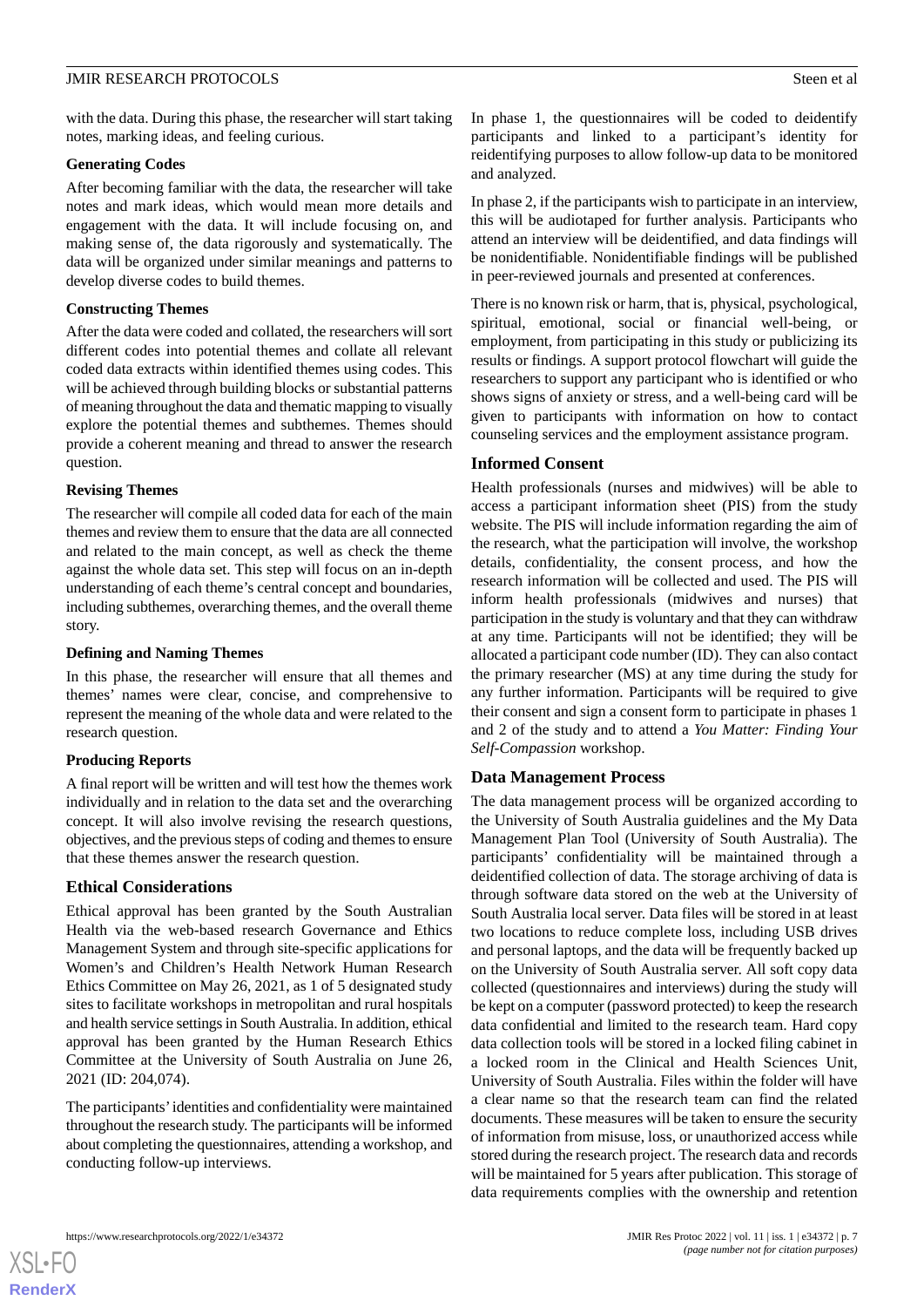of data policy as outlined by the National Statement on Ethical Conduct in Human Research. Regarding secure data destruction, the primary researcher will obtain written approval from the Executive Dean of the University of South Australia Clinical and Health Science Unit for secure destruction of the research data, the materials, and associated research records. This data material will be shredded and placed in secured document destruction bins. All data stored electronically will be deleted through a process of repeated overwriting of the documents and deletion from the server, ensuring that the contents cannot be recovered.

## *Results*

#### **Overview**

A scoping review was previously undertaken to inform this research study, focusing on nurses and midwives [[15\]](#page-8-11). The preparatory phase was completed on April 2021. Phase 1 is expected to be completed by June 2022, and phase 2 will commence in July 2022.

## **Integration of Quantitative Results and Qualitative Findings**

Data integration requires an appropriate approach that knows when to combine results and investigate contradictory findings [[40\]](#page-9-13). The findings from phase 1 will help develop and guide the undertaking of phase 2. The findings from phase 1 (quantitative) will be integrated and mixed with the findings from phase 2 (qualitative). This data integration will provide more in-depth and deeper insights into how self-compassion can influence the health professionals' health and well-being. Collecting the findings and analyzing data from both phases will lead to combined outcomes to draw acceptable conclusions.

The sequential explanatory design enables reporting the results from the 3 time point questionnaires, findings from the *your self-compassion* workshop, and the interviews to make general conclusions from the collective results or findings.

### **Phase 3: Dissemination and Translation of Findings and Recommendation**

A project report will be written for any funding bodies, and a summary of the key findings and recommendations will be uploaded and accessible via the study website. The findings and recommendations of this mixed methods study will be disseminated through publications, conference presentations, and professional and social media platforms.

## *Discussion*

### **Principal Findings**

The previously undertaken scoping review concluded that self-compassion education and training can improve the midwives' and nurses' awareness and increase their ability for self-compassion. It suggests that there is a clear justification to undertake this research study by exploring and investigating the influence of self-compassion on midwives and nurses.

### **Conclusions**

The key findings from the data integration of this research project will provide in-depth details and insights to broaden the discussion about self-compassion and its influence on health professionals' health and well-being. Therefore, the health professionals (nurses and midwives) would benefit from developing and designing self-compassion education and training programs to improve their health and well-being.

### **Acknowledgments**

The project has been supported by internal funding from the University of South Australia (originally Samson Institute) and Vice-Chancellor Professorial Scholarship funding. The first author (MS) was given a professional education study leave (6 months) from University of South Australia to design this research project, and further funding was approved to undertake this research.

## **Conflicts of Interest**

None declared.

#### **Multimedia Appendix 1**

External Peer-Review Report 1 by the University of South Australia, Clinical & Health Sciences. [[PDF File \(Adobe PDF File\), 114 KB](https://jmir.org/api/download?alt_name=resprot_v11i1e34372_app1.pdf&filename=90904548e7ba7cc00cab42b33f40902c.pdf)-[Multimedia Appendix 1\]](https://jmir.org/api/download?alt_name=resprot_v11i1e34372_app1.pdf&filename=90904548e7ba7cc00cab42b33f40902c.pdf)

#### <span id="page-7-0"></span>**Multimedia Appendix 2**

<span id="page-7-1"></span>External Peer-Review Report 2 by the University of South Australia, Clinical & Health Sciences. [[PDF File \(Adobe PDF File\), 123 KB](https://jmir.org/api/download?alt_name=resprot_v11i1e34372_app2.pdf&filename=683a78f580425fb0b9fa717652dd3074.pdf)-[Multimedia Appendix 2\]](https://jmir.org/api/download?alt_name=resprot_v11i1e34372_app2.pdf&filename=683a78f580425fb0b9fa717652dd3074.pdf)

#### **References**

- 1. Neff KD, Kirkpatrick KL, Rude SS. Self-compassion and adaptive psychological functioning. J Res Personal 2007 Feb; 41(1): 139-154. [doi: 10.1016/j.jrp. 2006.03.004]
- 2. Neff K. Self-compassion: an alternative conceptualization of a healthy attitude toward oneself. Self Ident 2003 Apr;2(2):85-101. [doi: [10.1080/15298860309032](http://dx.doi.org/10.1080/15298860309032)]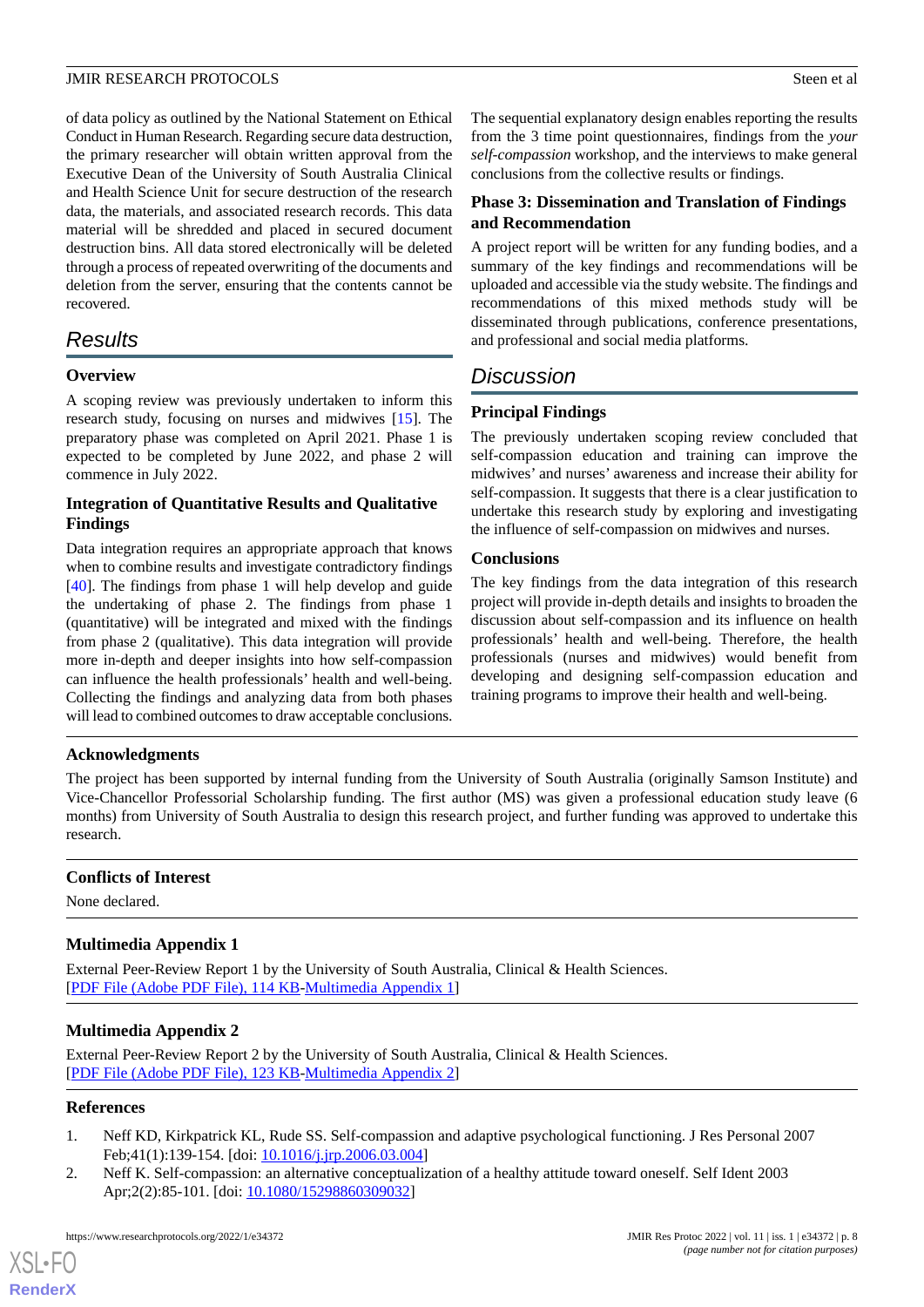- <span id="page-8-0"></span>3. Neff KD. The role of self-compassion in development: a healthier way to relate to oneself. Hum Dev 2009 Jun;52(4):211-214 [[FREE Full text](https://www.karger.com?DOI=10.1159/000215071)] [doi: [10.1159/000215071\]](http://dx.doi.org/10.1159/000215071) [Medline: [22479080\]](http://www.ncbi.nlm.nih.gov/entrez/query.fcgi?cmd=Retrieve&db=PubMed&list_uids=22479080&dopt=Abstract)
- <span id="page-8-2"></span><span id="page-8-1"></span>4. Neff KD, Germer CK. A pilot study and randomized controlled trial of the mindful self-compassion program. J Clin Psychol 2013 Jan 15;69(1):28-44. [doi: [10.1002/jclp.21923\]](http://dx.doi.org/10.1002/jclp.21923) [Medline: [23070875](http://www.ncbi.nlm.nih.gov/entrez/query.fcgi?cmd=Retrieve&db=PubMed&list_uids=23070875&dopt=Abstract)]
- <span id="page-8-3"></span>5. NEFF KD. The development and validation of a scale to measure self-compassion. Self Ident 2003 Jul;2(3):223-250. [doi: [10.1080/15298860309027\]](http://dx.doi.org/10.1080/15298860309027)
- <span id="page-8-4"></span>6. Steen MP, Di Lemma L, Finnegan A, Wepa D, McGhee S. Self-compassion and veteran's health: a scoping review. J Veterans Stud 2021 Apr 08;7(1):86. [doi: [10.21061/jvs.v7i1.219](http://dx.doi.org/10.21061/jvs.v7i1.219)]
- <span id="page-8-5"></span>7. Neff KD, Beretvas SN. The role of self-compassion in romantic relationships. Self Ident 2013 Jan;12(1):78-98. [doi: [10.1080/15298868.2011.639548\]](http://dx.doi.org/10.1080/15298868.2011.639548)
- 8. Dev V, Fernando AT, Consedine NS. Self-compassion as a stress moderator: a cross-sectional study of 1700 doctors, nurses, and medical students. Mindfulness (N Y) 2020 Feb 11;11(5):1170-1181 [\[FREE Full text](http://europepmc.org/abstract/MED/32435318)] [doi: [10.1007/s12671-020-01325-6](http://dx.doi.org/10.1007/s12671-020-01325-6)] [Medline: [32435318](http://www.ncbi.nlm.nih.gov/entrez/query.fcgi?cmd=Retrieve&db=PubMed&list_uids=32435318&dopt=Abstract)]
- <span id="page-8-7"></span>9. Dev V, Fernando AT, Lim AG, Consedine NS. Does self-compassion mitigate the relationship between burnout and barriers to compassion? A cross-sectional quantitative study of 799 nurses. Int J Nurs Stud 2018 May;81:81-88. [doi: [10.1016/j.ijnurstu.2018.02.003](http://dx.doi.org/10.1016/j.ijnurstu.2018.02.003)] [Medline: [29518624\]](http://www.ncbi.nlm.nih.gov/entrez/query.fcgi?cmd=Retrieve&db=PubMed&list_uids=29518624&dopt=Abstract)
- <span id="page-8-6"></span>10. Montero-Marin J, Zubiaga F, Cereceda M, Piva Demarzo MM, Trenc P, Garcia-Campayo J. Burnout Subtypes and Absence of Self-Compassion in Primary Healthcare Professionals: A Cross-Sectional Study. PLoS One 2016;11(6):e0157499 [\[FREE](https://dx.plos.org/10.1371/journal.pone.0157499) [Full text\]](https://dx.plos.org/10.1371/journal.pone.0157499) [doi: [10.1371/journal.pone.0157499](http://dx.doi.org/10.1371/journal.pone.0157499)] [Medline: [27310426](http://www.ncbi.nlm.nih.gov/entrez/query.fcgi?cmd=Retrieve&db=PubMed&list_uids=27310426&dopt=Abstract)]
- <span id="page-8-8"></span>11. Atanes AC, Andreoni S, Hirayama MS, Montero-Marin J, Barros VV, Ronzani TM, et al. Mindfulness, perceived stress, and subjective well-being: a correlational study in primary care health professionals. BMC Complement Altern Med 2015 Sep 02;15(1):303 [\[FREE Full text](https://bmccomplementalternmed.biomedcentral.com/articles/10.1186/s12906-015-0823-0)] [doi: [10.1186/s12906-015-0823-0\]](http://dx.doi.org/10.1186/s12906-015-0823-0) [Medline: [26329810\]](http://www.ncbi.nlm.nih.gov/entrez/query.fcgi?cmd=Retrieve&db=PubMed&list_uids=26329810&dopt=Abstract)
- <span id="page-8-9"></span>12. Atkinson DM, Rodman JL, Thuras PD, Shiroma PR, Lim KO. Examining burnout, depression, and self-compassion in veterans affairs mental health staff. J Altern Complement Med 2017 Jul;23(7):551-557. [doi: [10.1089/acm.2017.0087](http://dx.doi.org/10.1089/acm.2017.0087)] [Medline: [28590766](http://www.ncbi.nlm.nih.gov/entrez/query.fcgi?cmd=Retrieve&db=PubMed&list_uids=28590766&dopt=Abstract)]
- <span id="page-8-10"></span>13. Kemper KJ, Mo X, Khayat R. Are mindfulness and self-compassion associated with sleep and resilience in health professionals? J Altern Complement Med 2015 Aug;21(8):496-503 [\[FREE Full text](http://europepmc.org/abstract/MED/26218885)] [doi: [10.1089/acm.2014.0281](http://dx.doi.org/10.1089/acm.2014.0281)] [Medline: [26218885](http://www.ncbi.nlm.nih.gov/entrez/query.fcgi?cmd=Retrieve&db=PubMed&list_uids=26218885&dopt=Abstract)]
- <span id="page-8-12"></span><span id="page-8-11"></span>14. Rao N, Kemper KJ. Online training in specific meditation practices improves gratitude, well-being, self-compassion, and confidence in providing compassionate care among health professionals. J Evid Based Complementary Altern Med 2017 Apr 08;22(2):237-241 [[FREE Full text](http://europepmc.org/abstract/MED/27055823)] [doi: [10.1177/2156587216642102\]](http://dx.doi.org/10.1177/2156587216642102) [Medline: [27055823\]](http://www.ncbi.nlm.nih.gov/entrez/query.fcgi?cmd=Retrieve&db=PubMed&list_uids=27055823&dopt=Abstract)
- <span id="page-8-13"></span>15. Steen M, Javanmard M, Vernon R. The influence of self-compassion upon midwives and nurses: a scoping review. Evidence Based Midwifery 2021;19(3):16-30.
- <span id="page-8-14"></span>16. Varghese B. Relationships between positive and negative attributes of self-compassion and perceived caring efficacy among psychiatric-mental health nurses. J Psychosoc Nurs Ment Health Serv 2020 Feb 01;58(2):32-40. [doi: [10.3928/02793695-20191022-01](http://dx.doi.org/10.3928/02793695-20191022-01)] [Medline: [31710366](http://www.ncbi.nlm.nih.gov/entrez/query.fcgi?cmd=Retrieve&db=PubMed&list_uids=31710366&dopt=Abstract)]
- <span id="page-8-15"></span>17. Savieto RM, Mercer S, Matos CC, Leão ER. Nurses in the triage of the emergency department: self-compassion and empathy. Rev Lat Am Enfermagem 2019 Jul 18;27:e3151 [\[FREE Full text](https://www.scielo.br/scielo.php?script=sci_arttext&pid=S0104-11692019000100340&lng=en&nrm=iso&tlng=en)] [doi: [10.1590/1518-8345.3049.3151](http://dx.doi.org/10.1590/1518-8345.3049.3151)] [Medline: [31340342](http://www.ncbi.nlm.nih.gov/entrez/query.fcgi?cmd=Retrieve&db=PubMed&list_uids=31340342&dopt=Abstract)]
- <span id="page-8-16"></span>18. Heffernan M, Griffin MT, McNulty R, Fitzpatrick JJ. Self-compassion and emotional intelligence in nurses. Int J Nurs Pract 2010 Aug;16(4):366-373. [doi: [10.1111/j.1440-172X.2010.01853.x\]](http://dx.doi.org/10.1111/j.1440-172X.2010.01853.x) [Medline: [20649668\]](http://www.ncbi.nlm.nih.gov/entrez/query.fcgi?cmd=Retrieve&db=PubMed&list_uids=20649668&dopt=Abstract)
- <span id="page-8-17"></span>19. Andrews H, Tierney S, Seers K. Needing permission: the experience of self-care and self-compassion in nursing: a constructivist grounded theory study. Int J Nurs Stud 2020 Jan;101:103436. [doi: [10.1016/j.ijnurstu.2019.103436](http://dx.doi.org/10.1016/j.ijnurstu.2019.103436)] [Medline: [31670223](http://www.ncbi.nlm.nih.gov/entrez/query.fcgi?cmd=Retrieve&db=PubMed&list_uids=31670223&dopt=Abstract)]
- <span id="page-8-19"></span><span id="page-8-18"></span>20. Vaillancourt ES, Wasylkiw L. The intermediary role of burnout in the relationship between self-compassion and job satisfaction among nurses. Can J Nurs Res 2020 Dec 26;52(4):246-254. [doi: [10.1177/0844562119846274](http://dx.doi.org/10.1177/0844562119846274)] [Medline: [31027439](http://www.ncbi.nlm.nih.gov/entrez/query.fcgi?cmd=Retrieve&db=PubMed&list_uids=31027439&dopt=Abstract)]
- <span id="page-8-20"></span>21. Javanmard M, Steen M, Vernon R. Influence of self-compassion on the health of midwives and nurses: protocol for a scoping review. JMIR Res Protoc 2021 Mar 31;10(3):e21917 [\[FREE Full text](https://www.researchprotocols.org/2021/3/e21917/)] [doi: [10.2196/21917](http://dx.doi.org/10.2196/21917)] [Medline: [33787500](http://www.ncbi.nlm.nih.gov/entrez/query.fcgi?cmd=Retrieve&db=PubMed&list_uids=33787500&dopt=Abstract)]
- <span id="page-8-22"></span><span id="page-8-21"></span>22. Raes F, Pommier E, Neff KD, Van Gucht D. Construction and factorial validation of a short form of the Self-Compassion Scale. Clin Psychol Psychother 2011 Jun 08;18(3):250-255. [doi: [10.1002/cpp.702](http://dx.doi.org/10.1002/cpp.702)] [Medline: [21584907\]](http://www.ncbi.nlm.nih.gov/entrez/query.fcgi?cmd=Retrieve&db=PubMed&list_uids=21584907&dopt=Abstract)
- 23. Creswell J, Plano CV. Designing and Conducting Mixed Methods Research. Los Angeles: SAGE Publications; 2011.
- 24. Tashakkori A, Teddlie C. Sage Handbook of Mixed Methods in Social & Behavioral Research. 2nd Ed. Los Angeles: SAGE Publications; 2010.
- 25. Buchholtz N. Planning and conducting mixed methods studies in mathematics educational research. In: Kaiser G, Presmeg N, editors. Compendium for Early Career Researchers in Mathematics Education. Cham: Springer; 2019:131-152.
- 26. Johnson RB, Onwuegbuzie AJ, Turner LA. Toward a definition of mixed methods research. J Mixed Methods Res 2016 Jun 29;1(2):112-133. [doi: [10.1177/1558689806298224](http://dx.doi.org/10.1177/1558689806298224)]